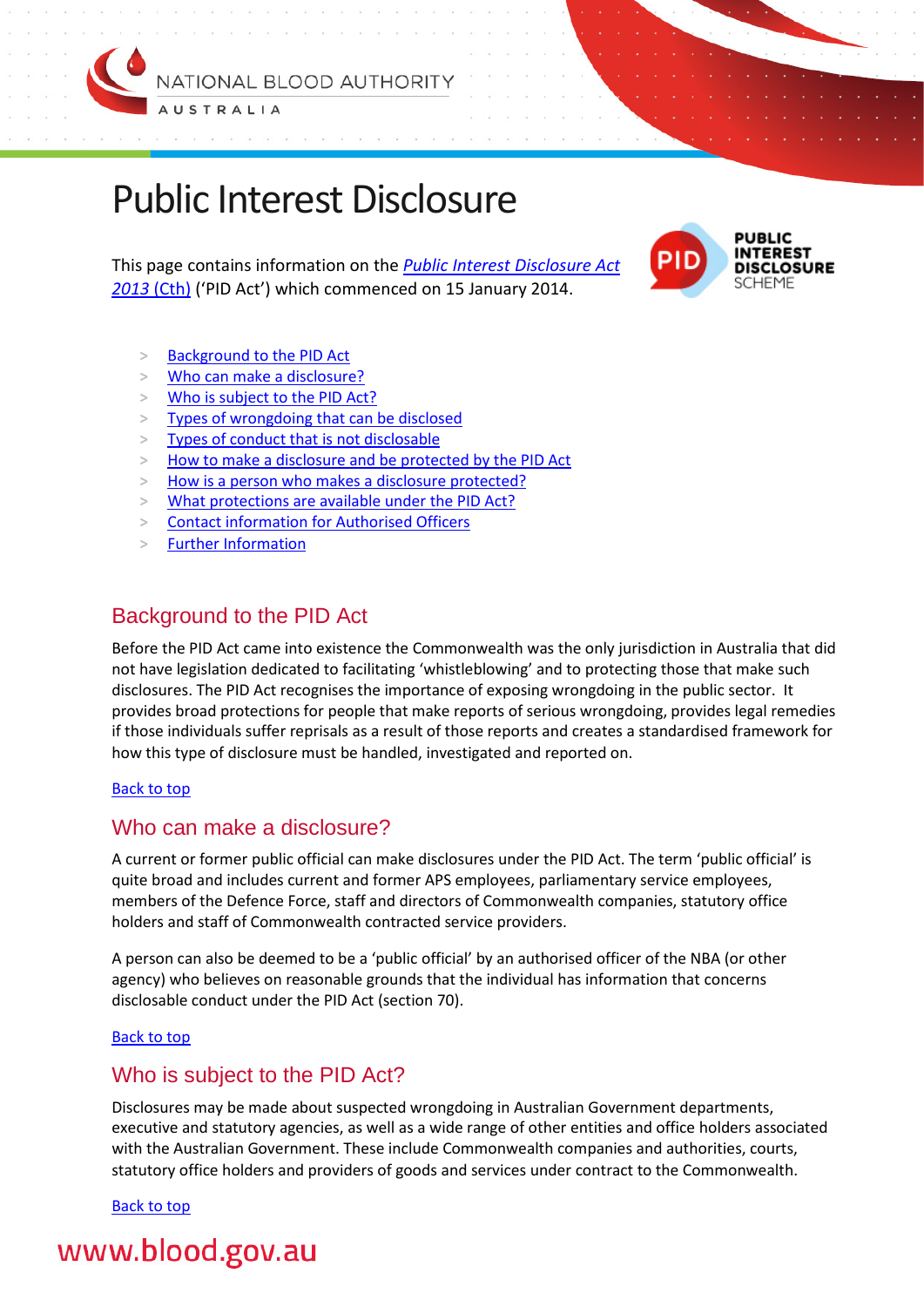## <span id="page-1-0"></span>Types of wrongdoing that can be disclosed

A public official can disclose conduct by an agency, public official or a contracted Commonwealth service provider (in connection with the Commonwealth contract) that they believe on reasonable grounds:

- **>** contravenes the law;
- **>** is corrupt;
- **>** perverts the course of justice;
- **>** results in the wastage of public funds or property;
- **>** is an abuse of the public interest;
- **>** unreasonably endangers health and safety or endangers the environment;
- **>** is misconduct relating to scientific research, analysis or advice;
- **>** is maladministration including conduct that is unjust, oppressive or negligent.

#### [Back to top](#page-0-3)

## <span id="page-1-1"></span>Types of conduct that is not disclosable

Sections 31, 32 and 33 of the PID Act specify conduct that does not fall under the Act. This includes where:

- **>** a person disagrees with government policies;
- **>** the conduct concerns members of Parliament whom are not covered by the PID Act. However, the departments of the Parliament and their employees are covered;
- **>** conduct connected with courts or Commonwealth tribunals ; and,
- **>** conduct connected with intelligence agencies.

#### [Back to top](#page-0-3)

## <span id="page-1-2"></span>How to make a disclosure and be protected by the PID Act

Note that there are no formal requirements that apply when making a disclosure under the PID Act. You can make a disclosure in writing or orally with or without reference to the PID Act.

#### **Internal PID disclosures**

An internal disclosure can be made under the PID Act to an NBA authorised officer (including the General Manager), a supervisor/manager (who will pass the disclosure on to an authorised officer) or an authorised officer of the Commonwealth Ombudsman, if you believe on reasonable grounds that it would be appropriate for the Ombudsman to investigate.

#### **External disclosures**

An external disclosure is a disclosure to anyone that is not covered by internal disclosures other than a foreign public official. There are only limited circumstances where the PID Act will protect a person making an external disclosure. As there are specific criteria regarding these types of disclosures under the PID Act and there may be legal implications for you in making such a disclosure (for example to the media), it is recommended that you seek independent legal advice. The Ombudsman anticipates these types of disclosures will be rare.

#### **Emergency disclosures**

National Blood Authority **pg. 2** and the set of the set of the set of the set of the set of the set of the set of the set of the set of the set of the set of the set of the set of the set of the set of the set of the set o An emergency disclosure is a disclosure to any person (not covered by internal disclosures) other than a foreign public official where the discloser believes there is a substantial and imminent danger to the